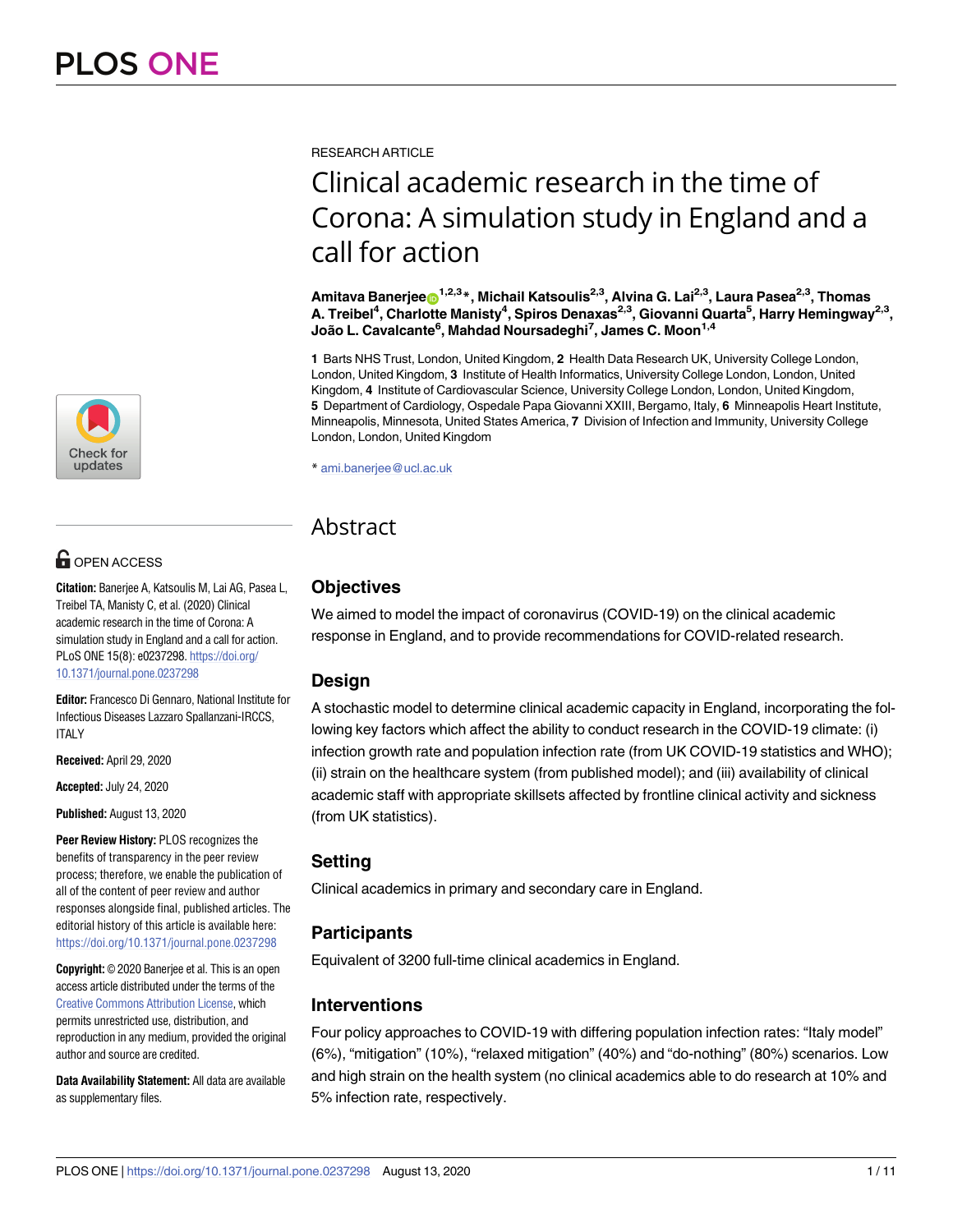<span id="page-1-0"></span>**Funding:** AB is supported by research funding from NIHR, British Medical Association, Astra-Zeneca and UK Research and Innovation. HH is a National Institute for Health Research (NIHR) Senior Investigator and funded by the National Institute for Health Research University College London Hospitals Biomedical Research Centre. HH work is supported by: 1. Health Data Research UK (grant No. LOND1), which is funded by the UK Medical Research Council, Engineering and Physical Sciences Research Council, Economic and Social Research Council, Department of Health and Social Care (England), Chief Scientist Office of the Scottish Government Health and Social Care Directorates, Health and Social Care Research and Development Division (Welsh Government), Public Health Agency (Northern Ireland), British Heart Foundation and Wellcome Trust. 2. The BigData@Heart Consortium, funded by the Innovative Medicines Initiative-2 Joint Undertaking under grant agreement No. 116074. This Joint Undertaking receives support from the European Union's Horizon 2020 research and innovation programme and EFPIA; it is chaired, by DE Grobbee and SD Anker, partnering with 20 academic and industry partners and ESC. The funders had no role in study design, data collection and analysis, decision to publish, or preparation of the manuscript.

**Competing interests:** No competing interests for any authors.

#### **Main outcome measures**

Number of full-time clinical academics available to conduct clinical research during the pandemic in England.

#### **Results**

In the "Italy model", "mitigation", "relaxed mitigation" and "do-nothing" scenarios, from 5 March 2020 the duration (days) and peak infection rates (%) are 95(2.4%), 115(2.5%), 240 (5.3%) and 240(16.7%) respectively. Near complete attrition of academia (87% reduction, <400 clinical academics) occurs 35 days after pandemic start for 11, 34, 62, 76 days respectively—with no clinical academics at all for 37 days in the "do-nothing" scenario. Restoration of normal academic workforce (80% of normal capacity) takes 11, 12, 30 and 26 weeks respectively.

#### **Conclusions**

Pandemic COVID-19 crushes the science needed at system level. National policies mitigate, but the academic community needs to adapt. We highlight six key strategies: radical prioritisation (eg 3–4 research ideas per institution), deep resourcing, non-standard leadership (repurposing of key non-frontline teams), rationalisation (profoundly simple approaches), careful site selection (eg protected sites with large academic backup) and complete suspension of academic competition with collaborative approaches.

#### **Introduction**

The pandemic SARS-CoV-2 virus (causing the disease, COVID-19) is unprecedented in its impact on individuals, populations and health systems [\[1](#page-9-0)]. Since the first cases in Wuhan, China in November 2019, every country has been affected [\[2,3](#page-9-0)] but with wide variations in the ability and capacity to respond, with only half estimated to have operational readiness [\[4\]](#page-9-0). Countries hit later can benefit and learn from acquired knowledge and experience of preceding countries. As part of this response, the research effort is crucial for development, testing and adoption of effective preventative and treatment [\[5,6\]](#page-9-0).

A Pubmed search (November 2019 to April 2020), using terms "coronavirus" and "COVID-19" showed 2206 and 1604 articles respectively, suggesting swift global research mobilisation. However, the publication mix shows the vast majority are reviews, opinions and commentary rather than formal research. Many publications on COVID-19 are not clinically led, and many are not directly clinically informed. "Learning is difficult in the midst of an emergency" [\[7\]](#page-9-0), but our ability to deliver timely, high-impact clinical research, relevant to patients and populations, is critical across the academic spectrum [\[8\]](#page-9-0), from "bench to bedside to big data", whether basic biology, repurposed and novel therapeutic approaches, vaccines or modelling. Obstacles to and strategies for delivering research during a pandemic are poorly characterised.

Anecdotally, many countries have a baseline shortage of clinical academics in translational science [[9\]](#page-9-0) and many leading pathfinder health institutions are within major international transport hubs (London, Madrid, New York), which are affected early in the pandemic. Lockdowns close university departments and funding bodies, with alternative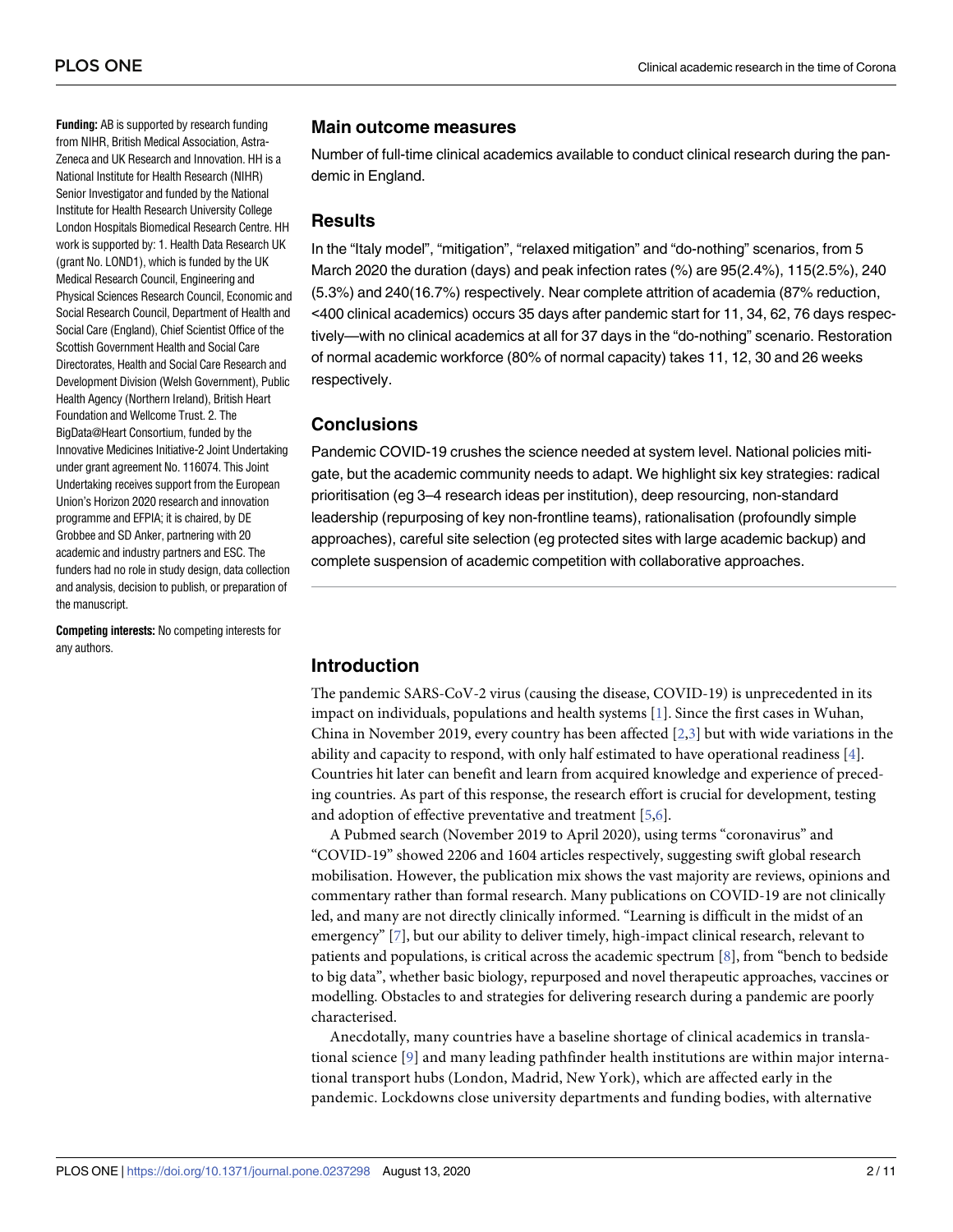<span id="page-2-0"></span>funding sources (charities, philanthropy) hit by stockmarket falls and competing demand. Frontline remoteness impedes communication of urgency to decision makers, themselves usually selected for process delivery rather than dynamic adaptability. Critical researchers with relevant virology/immunological/intensive care knowledge are drawn in to local or national clinical responses. Other academic staff most likely to redeploy to COVID-19 research self-select for immediate response roles [[10\]](#page-9-0) with universities prioritising repurposing to frontline care  $[11]$  $[11]$  $[11]$ . High disease rates, required self-isolation periods  $[12,13]$  $[12,13]$  $[12,13]$  $[12,13]$  $[12,13]$  and distractions of remote working degrade the focus needed to create new or repurposed research delivery structures.

We therefore wanted to understand the pandemic research process and describe early lessons. Our aims were to: (i) model potential impact of the pandemic on clinical academic capacity in England relating to COVID-19; and (ii) develop evidence-based recommendations to inform the optimal scientific response to COVID-19.

#### **Methods**

#### **Cases and excess deaths related to COVID-19 in the UK**

Based on our previous analysis of COVID-19 cases and excess deaths in England [\[14\]](#page-9-0), we considered four scenarios of government interventions associated with different levels of population infection rates: 80% ("*do-nothing*"), 40% ("*relaxed mitigation*"), 10% ("*mitigation"*) and 6% ("*Italy model*"), since "partial suppression"(1%) and "full suppression"(0.001%) were no longer feasible. The analyses of excess deaths used data in a cohort design with prospective recording and follow-up from the Clinical reseArch using LInked Bespoke studies and Electronic health Records (CALIBER) open research platform with validated, reusable definitions of several hundred underlying conditions [\[15,16\]](#page-9-0), linking electronic health records(EHR) from different data sources (via UK unique individual identification data, NHS numbers): primary care (Clinical Practice Research Datalink-GOLD), hospital care (Hospital Episodes Statistics), and death registry (Office of National Statistics). Approval was via the Independent Scientific Advisory Committee (16\_022R) of the Medicines and Healthcare products Regulatory Agency in the UK in accordance with the Declaration of Helsinki. Key variables were population infection rate, background mortality risk based on underlying conditions, and relative risk (RR) of mortality associated with COVID-19. We used real-time data until 7 April 2020 for the number of confirmed cases and deaths [[17](#page-10-0)].

#### **Simulation study for population infection rate and infection growth rate**

We designed and implemented a simple stochastic model to predict number of new cases in the population. Since the number of new cases are proportional to the active cases of the previous date (see Web appendix), we used official data from 10 April and calculated the ratio new confirmed cases of day  $n_{-1}$  from 5 March onwards. We explored four different scenarios of growth of the infection curve, reflecting different government policies (do-nothing, relaxed mitigation, mitigation and the Italy model), from April 10 (day 36 in our study which coincides with the date of the analysis) until day 250, see Web S1 Table in S1 [File.](#page-8-0)

We assumed that an individual remains infected for 2 weeks, followed by death or immunity, and that actual cases were  $\sim$  20 times more than confirmed cases, as people with mild or no symptoms are not routinely tested(based on prior estimates of 5- to 100-fold) [\[18\]](#page-10-0). Further details are specified in the Web appendix.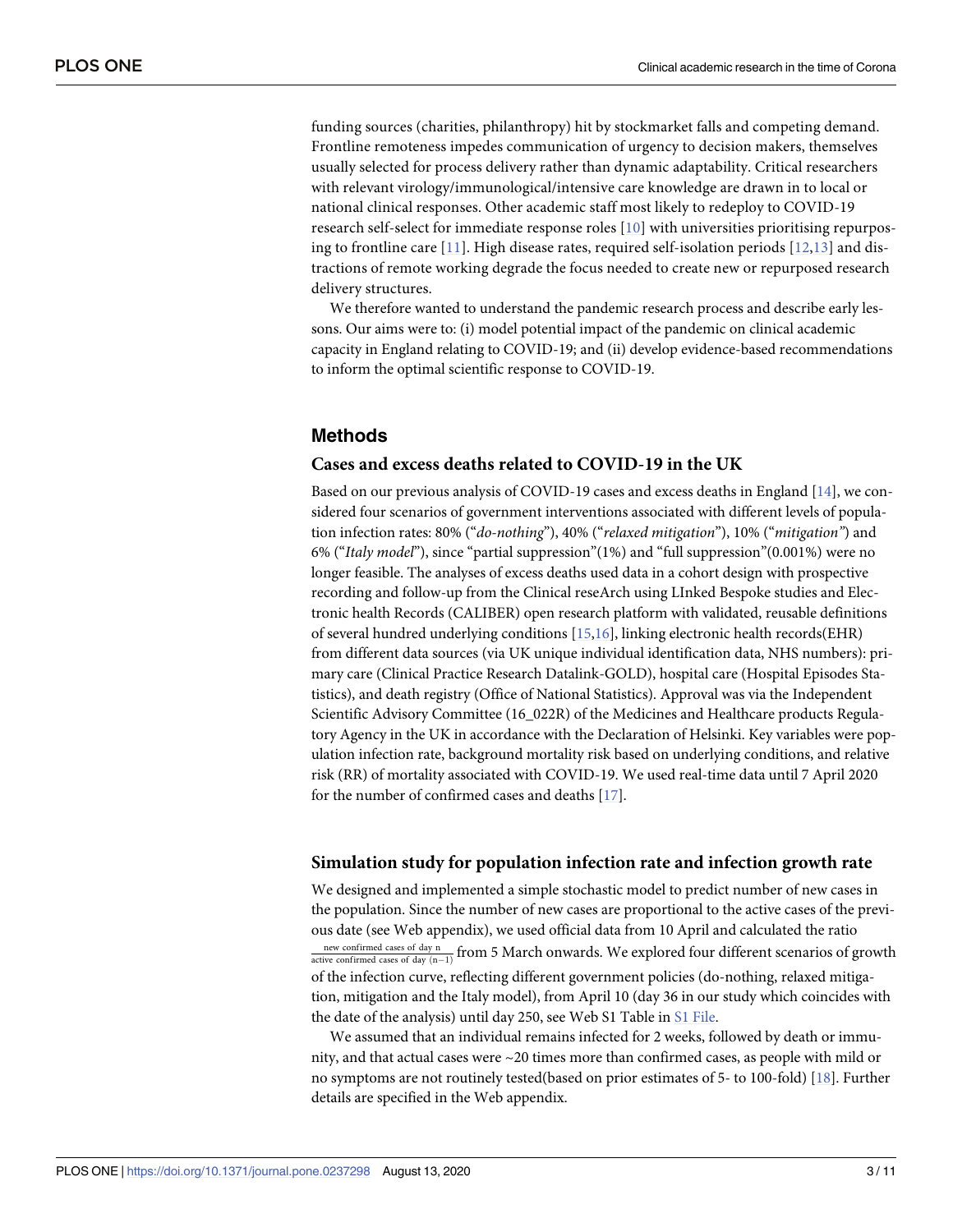#### <span id="page-3-0"></span>**Impact of infection rate on clinical academic workforce**

We used NHS Digital data (December 2019) to quantify number of doctors in England  $(n = 125, 119)$  $(n = 125, 119)$  $(n = 125, 119)$  [19]. Baseline number of clinical academics was estimated as 5% of doctors [[20](#page-10-0)]: 6255 in England. Based on UK clinical academic funding [[21](#page-10-0)], we assumed 50% FTE (Full Time Equivalent) overall, equivalent to ~3000 100% FTE academics, and 25% of doctors off sick and/or socially isolating at any time [[22](#page-10-0)]. There are 1953 intensive care, 7678 emergency medicine, 395 infectious diseases and 2748 respiratory doctors in England [\[19\]](#page-10-0). We assumed doctors of any specialty could contribute to the COVID-19 academic response, and necessary research skills and training were homogeneously available throughout the medical workforce.

Clinical academics are not available for research if: (i) they are delivering frontline care due to health system strain, or (ii) they are off sick. We modelled two scenarios with no medical academic capacity at 10% (low strain on the health system) and 5% (high strain on the health system) infection rates respectively. Our outcome was the available number of medical academics during the pandemic in England. We assumed that the number of potentially available 100% FTE clinical academics in research is 3200, but it is obvious that this number has decreased from the early days of the COVID-19 pandemic. We present in detail the assumptions of modelling of available clinical academics in the Web appendix.

#### **Narrative analysis of case studies**

- 1. Northern Italy: GQ provided first-hand experience of the pandemic as a physician in Bergamo, Italy.
- 2. Health Care Worker (HCW) cohort study: Our team recently set up and started recruitment for the "Healthcare Worker Bioresource: Immune Protection and Pathogenesis in SARS-CoV-2" Study (COVID-HCW; NCT04318314) [\[23\]](#page-10-0).
- 3. Nightingale Hospital: A new NHS field hospital has been established, providing extra medical and intensive care capacity for provision of care to COVID-19 patients with a maximum theoretical capacity of 4000 beds, mainly intensive care [\[24\]](#page-10-0). We describe the scenario, staff involved and clinical and research priorities, and constraints.

#### **Development of recommendations**

Based on our model and our case studies, we have developed pragmatic recommendations for clinical research priorities relating to COVID-19.

#### **Ethical approval**

Study approval was granted by the Independent Scientific Advisory Committee (16\_022R) of the Medicines and Healthcare products Regulatory Agency in the UK in accordance with the Declaration of Helsinki.

#### **Results**

#### **Population infection rate and infection growth rate**

[Fig](#page-4-0) 1 illustrates different scenarios of infection growth rate and population infection rate (point estimate from x-axis; and cumulative estimate from area under the curve) and the "flatten the curve" phenomenon. The higher the growth rate, the higher the peak infection rate and the quicker the system is overwhelmed by cases of COVID-19. In addition, the course of the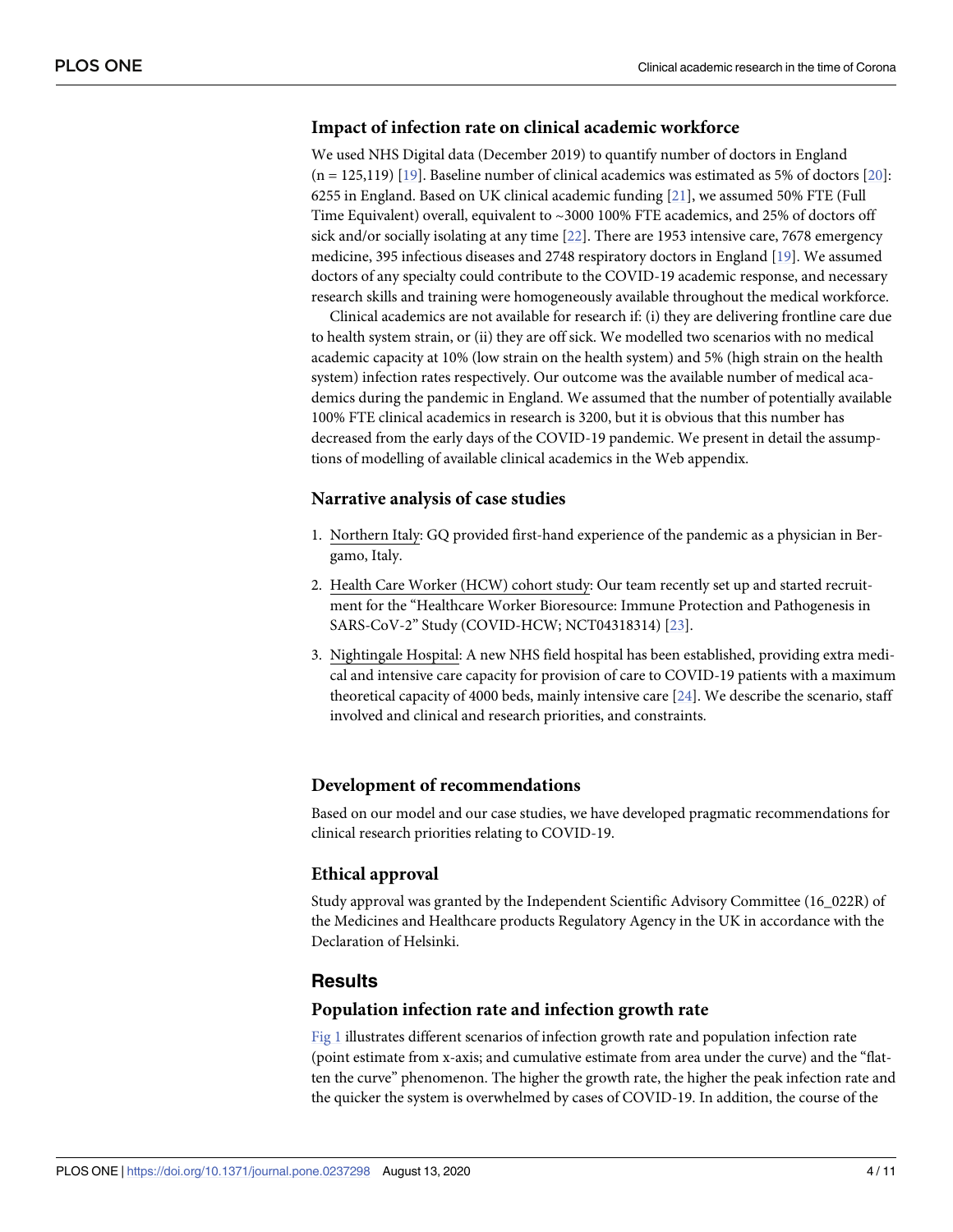<span id="page-4-0"></span>



<https://doi.org/10.1371/journal.pone.0237298.g001>

pandemic is longer. Conversely, if the infection growth rate is reduced, the curve is "flattened" and the pandemic course is shorter. The peak infection rate will be 2.4% (14/4/20), 2.5% (28/4/ 20), 5.3% (23/5/20) and 16.7% (20/5/20) and the duration of this wave (from 5 March 2020) of the pandemic will be 95, 115, 240 and 240 days respectively. The cumulative infection rates correspond to the scenarios of "do-nothing" (cumulative infection rate ~80%), "relaxed mitigation" (cumulative infection rate  $~40\%$ ), "mitigation" (cumulative infection rate  $~10\%$ ) and "Italy model" (cumulative infection rate ~6%).

#### **Clinical academic capacity**

Assuming the "low strain on the health system" model (where there is no academic capacity at population infection rate of 10%), Fig 2 shows that less than 400 100%FTE clinical academics (~13%) will available after April 10 for 11, 34, 62, 76 days for the scenarios of "Italy model", "mitigation", "relaxed mitigation" and "do-nothing" respectively. In the "do nothing scenario",





<https://doi.org/10.1371/journal.pone.0237298.g002>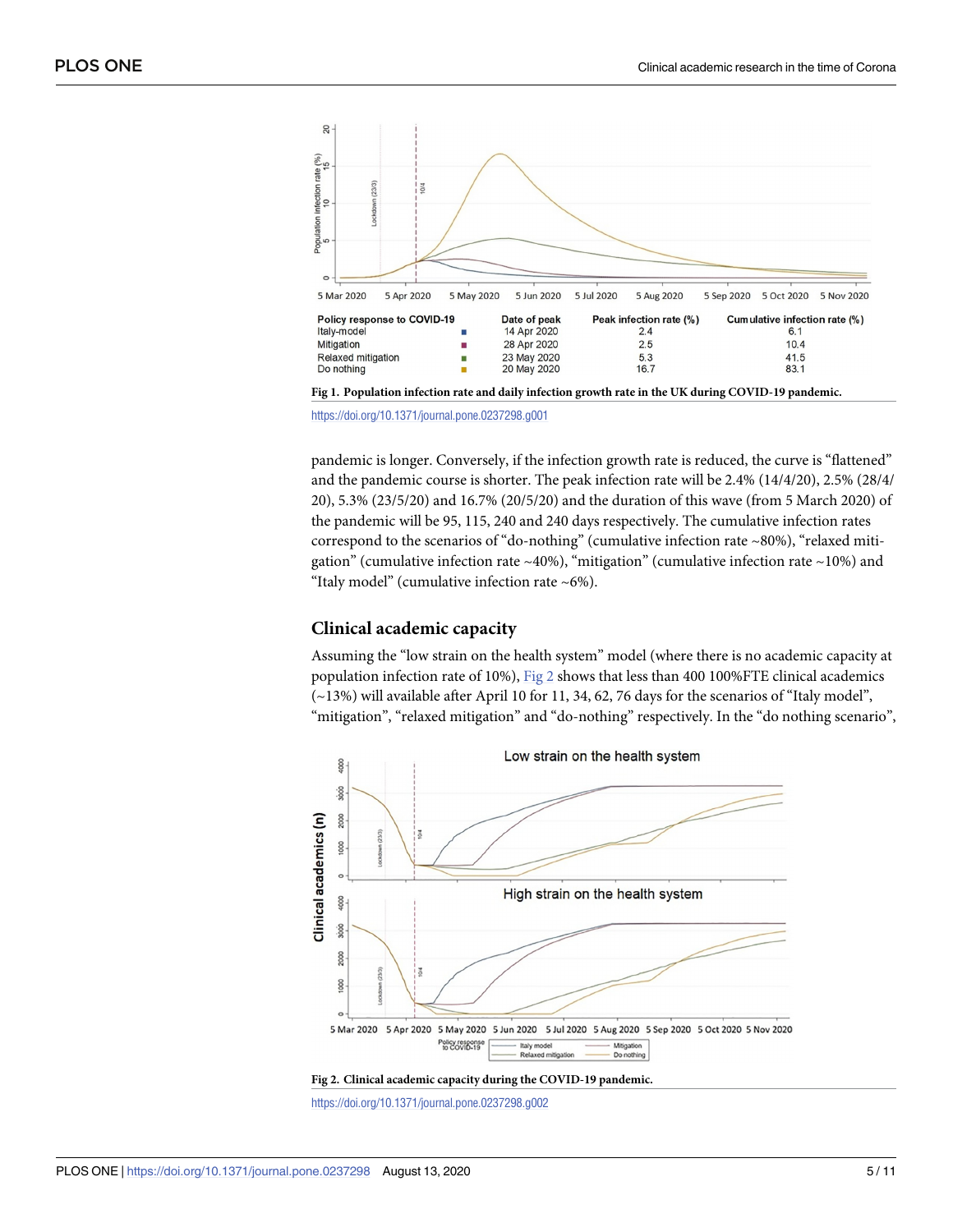no clinical academics are available to do research for 37 days (3/5/2020 to 8/6/2020). The predicted dates to reach 2560 clinical academics (80% normal capacity) are 23/6/2020, 1/7/2020, 3/11/2020 and 10/10/2020 for the scenarios of "Italy model", "mitigation", "relaxed mitigation", and "do-nothing", respectively.

In the "high strain on the health system" model (where there is no academic capacity at population infection rate of 5%), in the "relaxed mitigation" scenario, no clinical academics can do research for 18 days (13/5/2020 to 30/5/2020) and in the "do-nothing" scenario, from 23/4/2020 to 28/6/2020. The predicted dates to reach 2560 clinical academics (80% normal capacity) is 23/6/2020, 2/7/2020, 7/11/2020 and 11/10/2020 for the scenarios of "Italy model", "mitigation", "relaxed mitigation", and "do-nothing" respectively.

#### **Case studies**

**Northern Italy.** As the first Western region to be affected (Lombardy, Bergamo) there was effectively no warning. Almost overnight a huge surge of severely ill patients hit us. It was the beginning of a nightmare. With no approved treatments, we had to re-organize the hospital wards, ITU beds, transform simple general into sub-intensive units, commit all doctors from all specialities and research to COVID-19 in a matter of hours-days. It was "catastrophe medicine", research was impossible and approaches were empiric based on analogy to other diseases. Autopsy was our only science. "Mors ubi gaudet succurrere vitae—Where the dead are happy to help the living" and we started to appreciate the high rate of thrombotic complications and pulmonary pathology, initiating empiric anticoagulation and corticosteroids. Only weeks later with external partnerships were formal randomized trials initiated.

**The COVID-HCW study.** Italy informed our strategy. The team nucleus was 5 senior lecturers and 1 professor, all of whom had all their clinical work stopped as irrelevant in the pandemic (cardiac MRI) and who had a track record of monthly large grant writing and detailed systems knowledge. The hospital had no emergency department, so it was protected with a large institution behind it. "Exponential teams" were created to deliver national and local components of research permissions—permissions took 100 documents and  $\sim$ 40 staff working at least part-time to deliver in 7 days (covid-consortium.com). Following scoping, we rejected all but the most basic of aspirations: to capture (questionnaire, bloods and nasal swab) 400 HCW and track changes over 16 weeks—no Clinical Trial of an Investigational Medicinal Product (CTIMP) and no direct work with COVID-19 patients. By day 16 from concept, 400 HCWs had been recruited and the study was in follow-up. At this stage, funding, aliquoting, and detailed basic science plans were embarked on [[23](#page-10-0)].

**Nightingale hospital.** The Nightingale Hospital was the largest field hospital in Europe with the largest number of intensive care and step-down facilities for COVID-19. It was set up in 14 days from initial concept to first patient admitted Nightingale is a learning system, underpinned by research. For patients, staff and wider NHS benefit, the design incorporates a commitment to learning fast and acting fast across all dimensions: clinical, operational, and staff wellbeing. Our research approach is: (i) embedded within the Quality and Learning team, (ii) simple; and (iii) high-quality and high-volume recruitment. The onsite team is backed up by QMUL, UCL and UCLP, with multidisciplinary expertise, including virology, immunology and therapeutics. From an initial two clinical academic staff (AB and JM), a research governance structure has been set up rapidly and a simple strategy has been established. COVID-19 consented studies can be observational or interventional (drugs), in patients or staff. We plan just one initial study in each domain, choosing the simplest possible approaches: patient observational(ISARIC), patient therapeutic(RECOVERY), staff observational (COVID-HCW with expansion to  $n = 1000$ ) and staff therapy (pre- and/or post-exposure prophylaxis studies-to be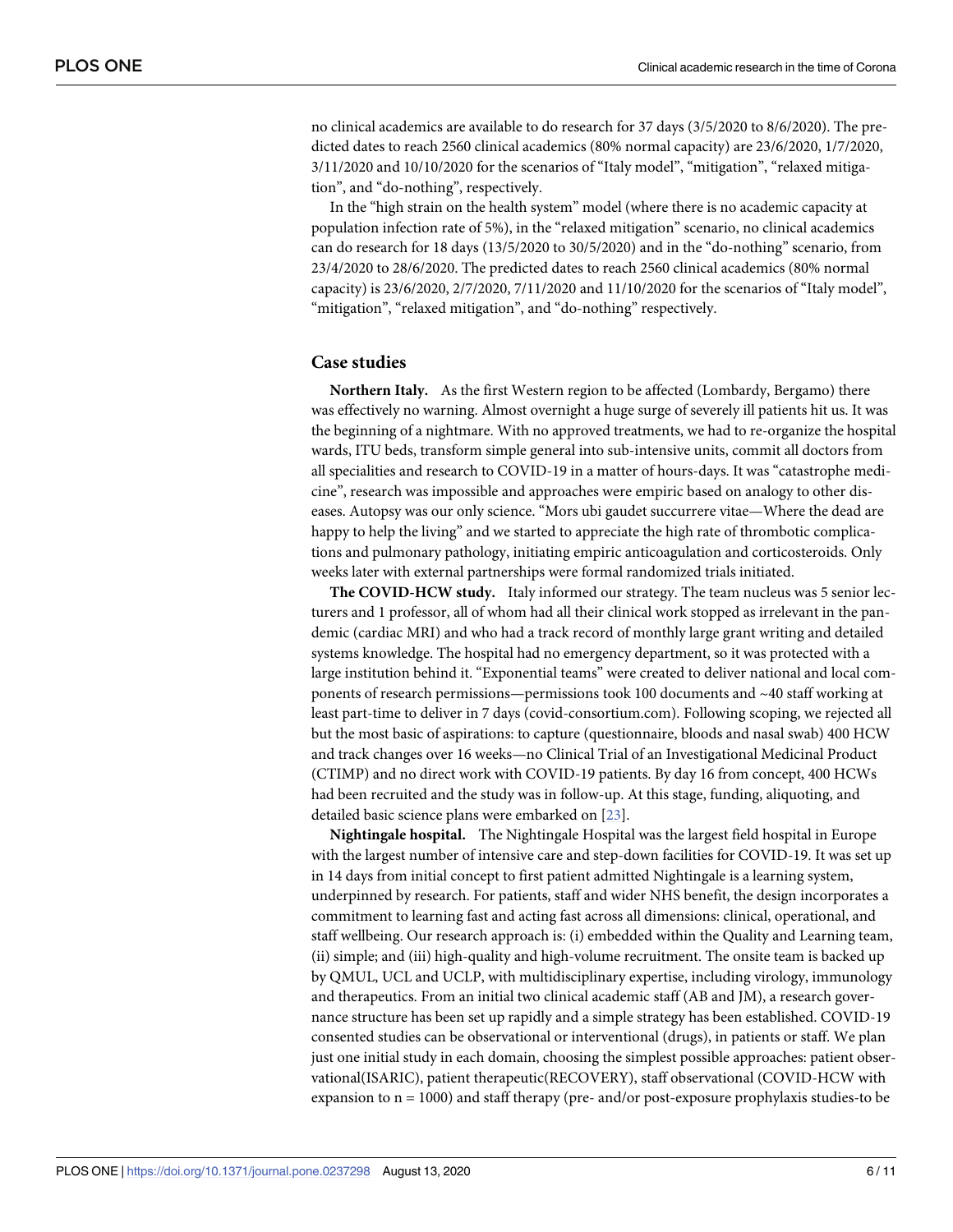#### <span id="page-6-0"></span>**Table 1. Simple strategy for consented studies at the Nightingale hospital, London.**

|                      | <b>Patients</b>                                                 | Staff                                                                 |
|----------------------|-----------------------------------------------------------------|-----------------------------------------------------------------------|
| <b>Observational</b> | <b>ISARIC</b> www.remapcap.org/                                 | HealthCare Workers study www.covid-consortium.org                     |
| Randomised           | Recovery www.recoverytrial.net/ (later REMAP-CAP) www.remapcap. | (a pre-exposure prophylaxis study– $3$ in preparation: we will choose |
| trial                | org/                                                            | one)                                                                  |

<https://doi.org/10.1371/journal.pone.0237298.t001>

#### **Table 2. Research strategy recommendations.**

- 1. **Radical prioritisation**: Few research ideas, e.g. 3–4 per global institution
- 2. **Leadership**: ideally from those without immediately transferrable clinical skills.
- 3. **Rationalisation**:
	- a. Data analysis using existing systems
	- b. Simple delivery of samples
- 4. **Resourcing**: Profound project resourcing to deliver—essentially exponentially more staff than usual (e.g. estimate of up to 50 people per project immediately).
- 5. **Careful site selection**:
	- a. Clinical research: in the community or in large academic health centres
	- b. Basic science: using teams without clinical or basic science transferable skills for COVID-19 work, and protecting research workers from clinical service duties.
- 6. **Dissemination**: across UK and internationally to those considering COVID-19 clinical research. Data sharing and collaboration both nationally and internationally.

<https://doi.org/10.1371/journal.pone.0237298.t002>

confirmed]). The first patient therapeutic trial patient will be recruited on day 8 after first patient admitted. Other studies (data, staff surveys) can be conducted at other sites (Table 1) or after the initial exponential wave peaks. In addition, there are opportunities for non-consented research, such as epidemiologic and advanced data analytics; e.g. initiatives such as DeCOVID [\[25\]](#page-10-0) to mobilise data, computer scientists, analysts and analytic infrastructure, including and clinical expertise. There is potential to link effective learning directly to and from clinical questions.

#### **Recommendations**

After discussion among co-authors, and consensus among a stakeholder group at the Nightingale Hospital, we produced recommendations for a COVID-19 clinical research strategy (Table 2).

#### **Discussion**

In the first study of clinical academic capacity in the COVID-19 era, we show the existential threat to research responses facing the UK and other countries. Urgent recognition and mobilisation are required to ensure prioritisation of the most appropriate and clinically imperative science. We have developed recommendations relevant to all health systems.

The healthcare and public health emergency caused by COVID-19 is not in question, fuelling global discussion, modelling and multidisciplinary research at a pace rarely seen [[26,27\]](#page-10-0). However, strain on clinical academic workforce and infrastructure in different countries are notable omissions. Despite programmes to promote research preparedness in epidemics, COVID-19 poses particular challenges [[28](#page-10-0)] to our responses which rest ultimately on research, whether vaccines, drugs, ventilation strategies, risk prediction or machine learning. Our experiences are echoed in China, Italy and other countries facing the pandemic.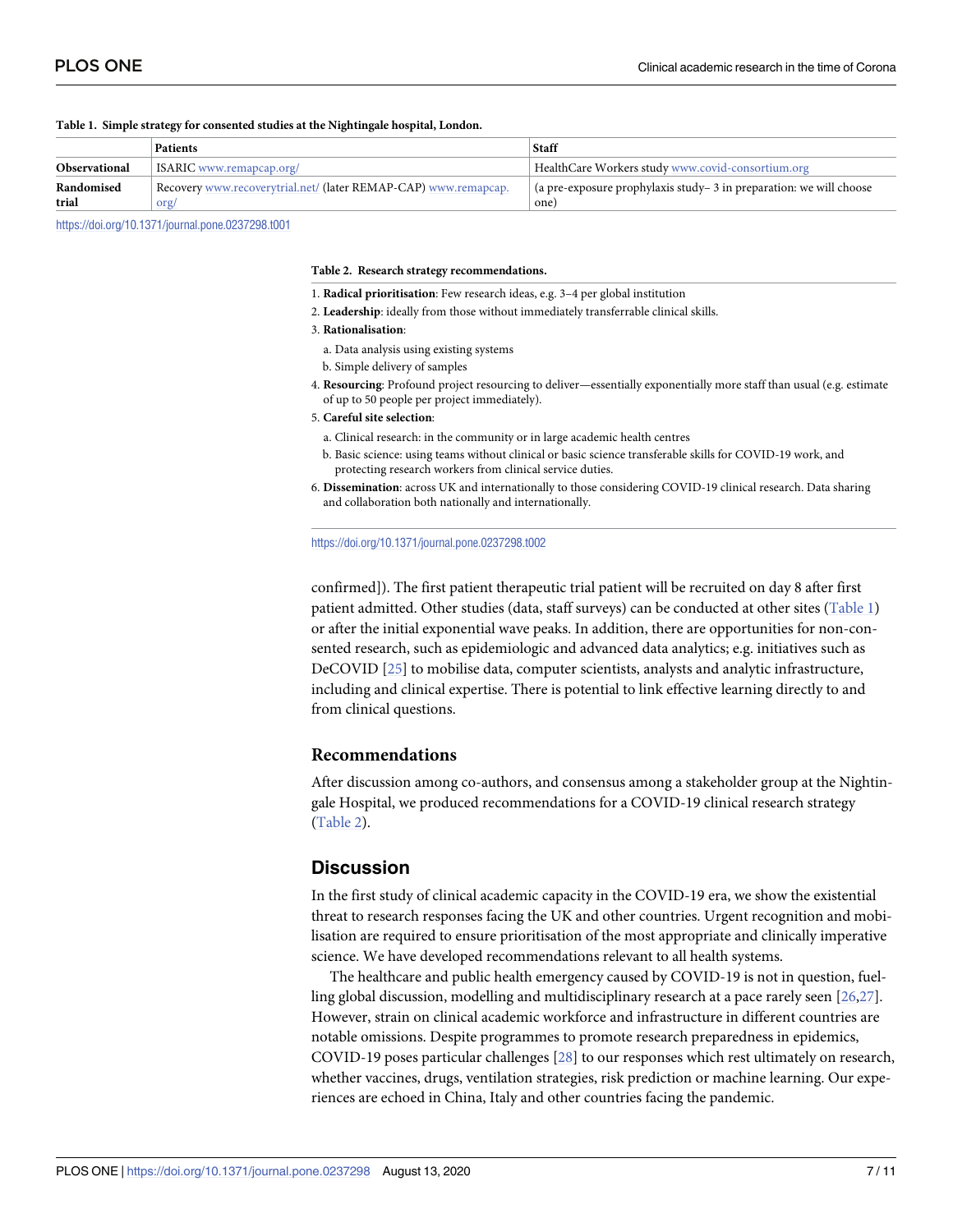<span id="page-7-0"></span>There have been quick efforts and advances in fields as diverse as genomics [\[29\]](#page-10-0) and data science [\[30\]](#page-10-0), with rapid-response calls from major funders [\[5](#page-9-0)[,31–33](#page-10-0)]. However, our data signal a need for a far broader paradigm shift in research design and implementation. At every stage in the traditional research pipeline, there are roadblocks hampering swift reactions necessary to tackle COVID-19 within and across countries. Even on a "war footing", research processes are unnecessarily time- and resource- consuming, particularly when involving randomized controlled studies. Specific hurdles are: (i) **Staff** -doctors and research nurses, but also access to labs; (ii) **Stuff**-consumables difficult to obtain due to challenging supply chains especially if they are competing with clinical service delivery, e.g. personal protective equipment; (iii) **Site**ideally research space near to clinical areas; and **Systems**- approvals in a timely fashion, e.g. Research Ethics Committee, Health Research Authority, Local Research and Development team and standard operating procedures ins relevant institutions.

Emergencies as far-reaching as the current scenario require total rethinking of research delivery, and aspects that work better when some of the processes are accelerated and the permissions expedited, may well yield long-term benefits outside of COVID-19 research. Here we have modelled clinical academic time in terms of numbers of staff and time in the pandemic. However, a far deeper examination of the role of clinical academics beyond "hours at the desk" is warranted in times of public health emergency to include the "what" and "how" of their work. For example, certain tasks such as research permissions and data analysis may be diverted away from clinical academics, who may be better placed to act as conduits between the clinical and public health spheres and teams of non-clinical researchers. The needs of the hour are patient-centred, data-driven and time-responsive, and it may be time to usefully change the role and function of the clinical academic. It is worth noting that this is occurring against a backdrop of declining clinical academic numbers [\[21\]](#page-10-0).

Our simulations suggest the pandemic will create health system strain for many critical months. Depending on a range of COVID-related factors, we show that the clinical academic workforce may be depleted when it is needed most to lead and conduct clinical research, even in a relatively well-resourced context such as the UK, whether by funding, number of universities and staff, infrastructure or policy. Therefore, other countries are likely to be worse affected. COVID-19 research is least likely to occur where it is most needed, magnifying the well-documented "10–90 research gap", where only 10% of resources for global healthcare research are devoted to low-income settings where 90% of preventable deaths occur [\[34\]](#page-10-0). Although COVID-19 is a unique threat, there are lessons to be learned from prior health research strategies to address structural inequities, such as the Global Fund for Malaria, TB and HIV/AIDS [\[29\]](#page-10-0). Without coordinated international responses, including urgent funding and infrastructure, research will be retrospective, patchy and unlikely to have an effect.

We provide six clear recommendations for science in the UK and globally in relation to COVID-19 (Radical prioritisation, Leadership, Rationalisation, Resourcing, Careful site selection and Dissemination). Radical prioritisation is important where field hospitals are being established in rapid timescales in different countries with delivery constraints. High-quality evidence can be obtained, but studies need to be lean with minimal complexity for key operational steps: consenting, randomisation, drug delivery, monitoring, outcomes and follow-up. The number of patients recruited to deliver definitive answers needs to be large, with fast recruitment across multiple sites. Furthermore, adaptive trial designs are preferred as new arms (e.g. multi-drug) can be generated swiftly and other arms dropped (e.g. supportive care if one arm has a signal of efficacy) without restarting permissions, via substantial amendments [\[35,36\]](#page-10-0).

Leadership and rationalisation are the next key steps. Balance needs to be struck between clinical researchers in contact with the "frontline" so that research questions are clinically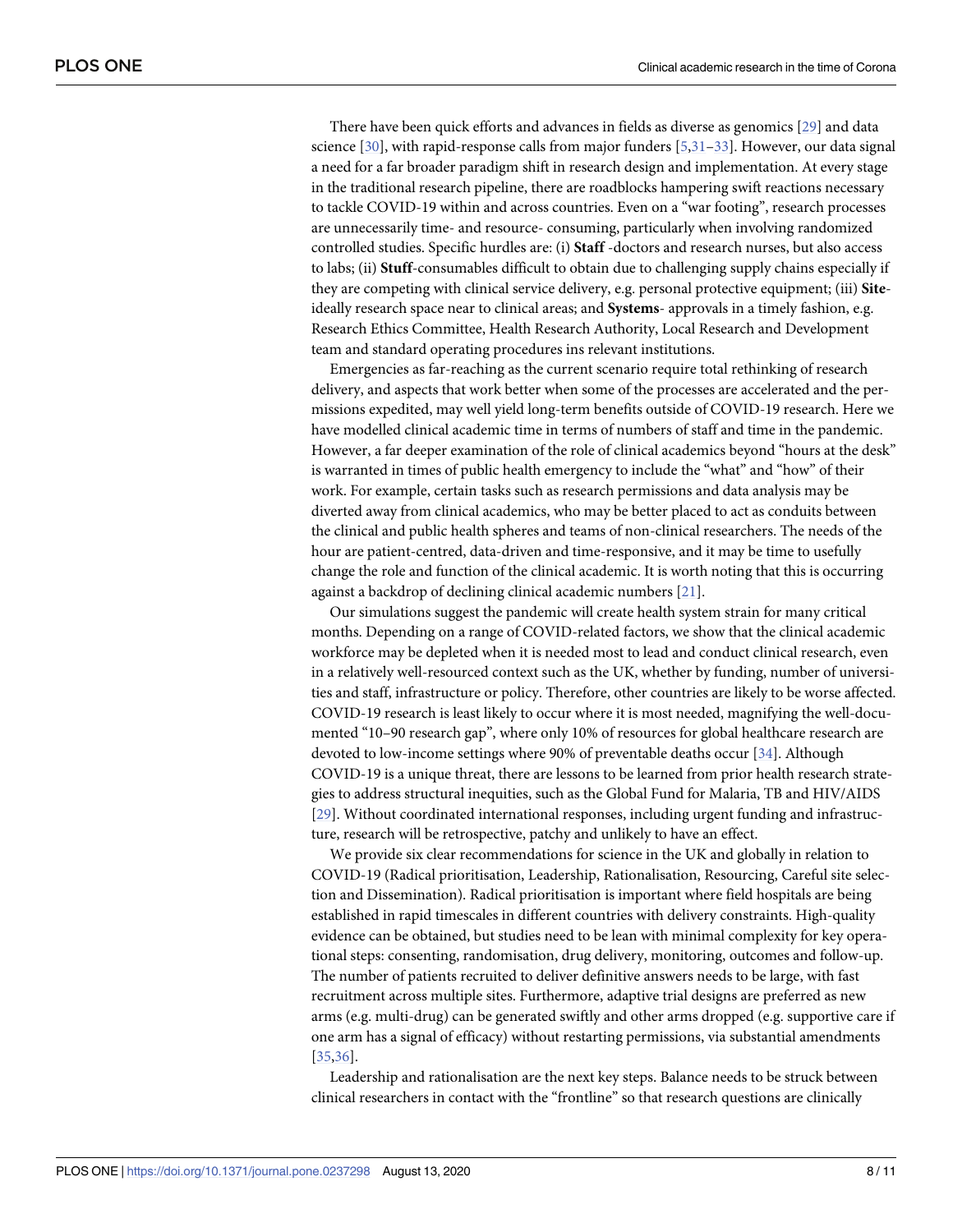<span id="page-8-0"></span>relevant and timely, and having research active leaders who will not be protected from frontline work. Rationalisation involves a study selection strategy that is deeply resourced for a limited number (1 or 2) studies per COVID cohort. In selecting these studies, a single study of one investigational medical product versus standard of care (supportive care) with 50:50 randomisation is inefficient compared to studies with multiple therapeutic arms. Most single agent approaches to COVID-19 are likely to have, at most, a modest effect.

We used a stochastic model accounting for infection rate, infection growth rate and clinical academic capacity using up-to-date official statistics. There are limitations to our model and its assumptions. Our model was simple and was based only on observational patterns of the number of new cases and actual cases from publicly available data [[17](#page-10-0)]. We conducted analyses on 10 April, and on 11 April, some extra ~3000 cases were added retrospectively and distributed over the past 10 days-we did not include these data. It did not take into account infectious disease epidemiology parameters, such as the basic reproductive number (R0), and we did not consider differing levels of risk of infection [[37–39\]](#page-10-0). Our model on the availability of clinical academics makes several assumptions (Web Appendix), including the total number of 100% FTE academics as ~3200, with a uniform skillset across the workforce.

#### **Conclusions**

In the first study to model and estimate the impact of COVID-19 on the coordinated clinical academic response at system level, we show that all countries face depletion of their clinical academic workforce for several months, which will greatly hamper research in prevention and treatment. The number of studies needs to be rationalised urgently and background problems in clinical academia need to be overcome quickly. To quote Sir Jeremy Farrar, "The only exit from this pandemic is through science" [[40](#page-10-0)] and that requires staffing.

#### **Supporting information**

**S1 [File.](http://www.plosone.org/article/fetchSingleRepresentation.action?uri=info:doi/10.1371/journal.pone.0237298.s001) Web appendix.** (DOCX)

**S2 [File.](http://www.plosone.org/article/fetchSingleRepresentation.action?uri=info:doi/10.1371/journal.pone.0237298.s002) Worldometer UK.** (XLSX)

**S3 [File.](http://www.plosone.org/article/fetchSingleRepresentation.action?uri=info:doi/10.1371/journal.pone.0237298.s003) Worldometer Italy.** (XLSX)

**S4 [File.](http://www.plosone.org/article/fetchSingleRepresentation.action?uri=info:doi/10.1371/journal.pone.0237298.s004) Available doctors in the UK.** (XLSX)

#### **Author Contributions**

**Conceptualization:** Amitava Banerjee, James C. Moon. **Data curation:** Amitava Banerjee, Michail Katsoulis. **Formal analysis:** Amitava Banerjee, Michail Katsoulis. **Investigation:** Amitava Banerjee. **Methodology:** Amitava Banerjee, Michail Katsoulis. **Project administration:** Amitava Banerjee. **Resources:** Amitava Banerjee, Michail Katsoulis.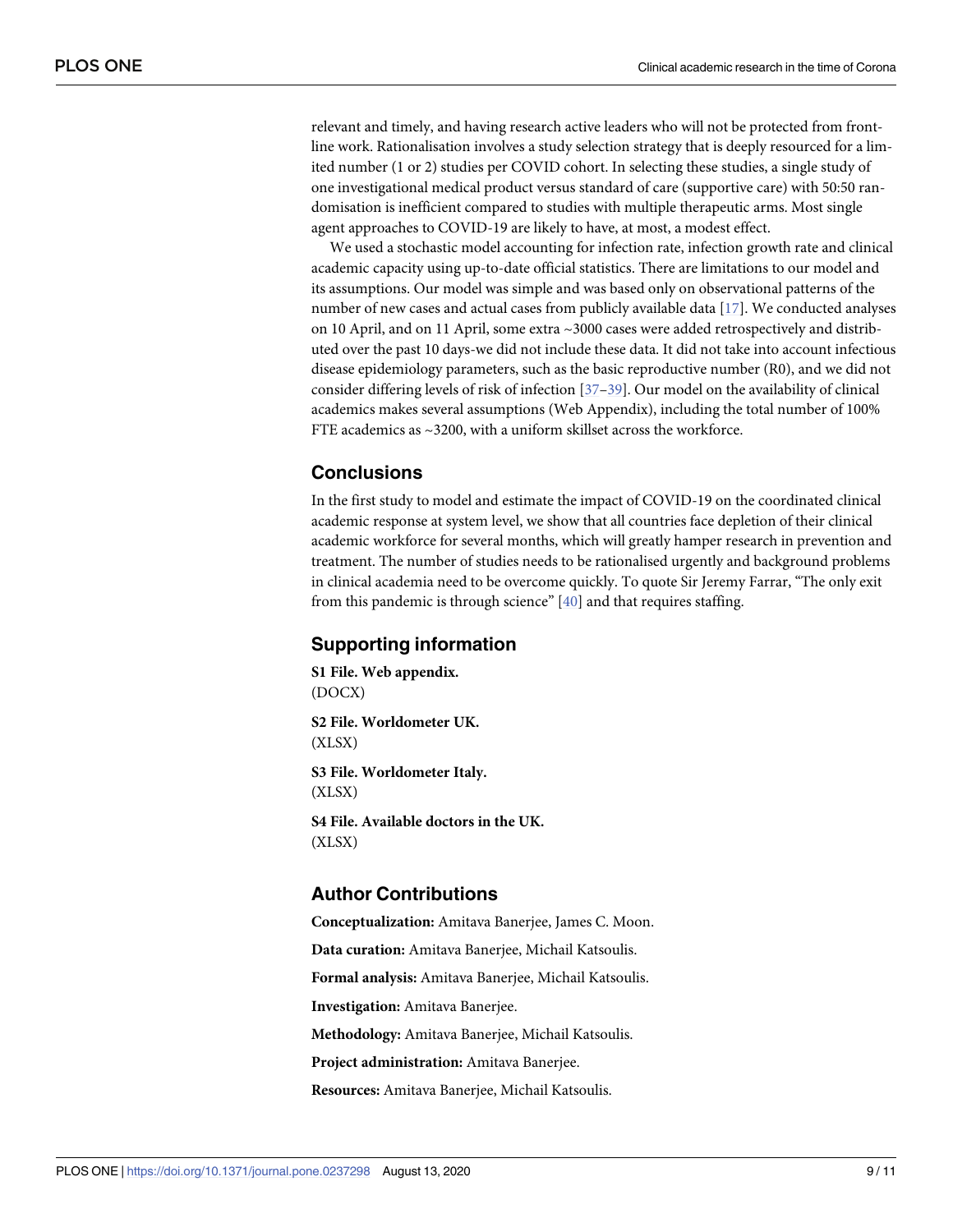<span id="page-9-0"></span>**Supervision:** Amitava Banerjee.

**Visualization:** Michail Katsoulis, Alvina G. Lai.

- **Writing – original draft:** Amitava Banerjee, James C. Moon.
- **Writing – review & editing:** Amitava Banerjee, Michail Katsoulis, Alvina G. Lai, Laura Pasea, Thomas A. Treibel, Charlotte Manisty, Spiros Denaxas, Giovanni Quarta, Harry Hemingway, João L. Cavalcante, Mahdad Noursadeghi, James C. Moon.

#### **References**

- **[1](#page-1-0).** Hick JL, Biddinger PD. Novel Coronavirus and Old Lessons—Preparing the Health System for the Pandemic. N Engl J Med. 2020 Mar 25. <https://doi.org/10.1056/NEJMp2005118> [Epub ahead of print] PMID: [32212515](http://www.ncbi.nlm.nih.gov/pubmed/32212515)
- **[2](#page-1-0).** Li Q, Guan X, Wu P, Wang X, Zhou L, Tong Y, et al. Early Transmission Dynamics in Wuhan, China, of Novel Coronavirus-Infected Pneumonia. N Engl J Med. 2020 Mar 26; 382(13):1199–1207. [https://doi.](https://doi.org/10.1056/NEJMoa2001316) [org/10.1056/NEJMoa2001316](https://doi.org/10.1056/NEJMoa2001316) PMID: [31995857](http://www.ncbi.nlm.nih.gov/pubmed/31995857)
- **[3](#page-1-0).** Zhou F, Yu T, Du R, Fan G, Liu Y, Liu Z, et al. Clinical course and risk factors for mortality of adult inpatients with COVID-19 in Wuhan, China: a retrospective cohort study. Lancet. 2020 Mar 28; 395(10229):1054– 1062. [https://doi.org/10.1016/S0140-6736\(20\)30566-3](https://doi.org/10.1016/S0140-6736%2820%2930566-3) Epub 2020 Mar 11. PMID: [32171076](http://www.ncbi.nlm.nih.gov/pubmed/32171076)
- **[4](#page-1-0).** Kandel N, Chungong S, Omaar A, Xing J. Health security capacities in the context of COVID-19 outbreak: an analysis of International Health Regulations annual report data from 182 countries. Lancet. 2020 Mar 28; 395(10229):1047–1053. [https://doi.org/10.1016/S0140-6736\(20\)30553-5](https://doi.org/10.1016/S0140-6736%2820%2930553-5) Epub 2020 Mar 18. PMID: [32199075](http://www.ncbi.nlm.nih.gov/pubmed/32199075)
- **[5](#page-1-0).** Wellcome Trust. Wellcome statements on novel coronavirus (COVID-19). [https://wellcome.ac.uk/](https://wellcome.ac.uk/press-release/wellcome-statements-novel-coronavirus-covid-19) [press-release/wellcome-statements-novel-coronavirus-covid-19](https://wellcome.ac.uk/press-release/wellcome-statements-novel-coronavirus-covid-19) (Accessed 5 April 2020)
- **[6](#page-1-0).** Song P, Karako T. COVID-19: Real-time dissemination of scientific information to fight a public health emergency of international concern. Biosci Trends. 2020 Mar 16; 14(1):1–2. [https://doi.org/10.5582/](https://doi.org/10.5582/bst.2020.01056) [bst.2020.01056](https://doi.org/10.5582/bst.2020.01056) Epub 2020 Feb 25. PMID: [32092748](http://www.ncbi.nlm.nih.gov/pubmed/32092748)
- **[7](#page-1-0).** Haffajee RL, Mello MM. Thinking Globally, Acting Locally—The U.S. Response to Covid-19. N Engl J Med. 2020 Apr 2. <https://doi.org/10.1056/NEJMp2006740> [Epub ahead of print] PMID: [32240580](http://www.ncbi.nlm.nih.gov/pubmed/32240580)
- **[8](#page-1-0).** Kuhlmann E, Batenburg R, Wismar M, Dussault G, Maier CB, Glinos IA, et al. A call for action to establish a research agenda for building a future health workforce in Europe. Health Res Policy Syst. 2018 Jun 20; 16(1):52. <https://doi.org/10.1186/s12961-018-0333-x> PMID: [29925432](http://www.ncbi.nlm.nih.gov/pubmed/29925432)
- **[9](#page-1-0).** Rees MR, Bracewell M; Medical Academic Staff Committee of the British Medical Association. Academic factors in medical recruitment: evidence to support improvements in medical recruitment and retention by improving the academic content in medical posts. Postgrad Med J. 2019 Jun; 95(1124):323–327. <https://doi.org/10.1136/postgradmedj-2019-136501> Epub 2019 Jun 8. PMID: [31177191](http://www.ncbi.nlm.nih.gov/pubmed/31177191)
- **[10](#page-2-0).** Royal College of Physicians. COVID-19 and its impact on NHS workforce. 5 April 2020. [https://www.](https://www.rcplondon.ac.uk/news/covid-19-and-its-impact-nhs-workforce) [rcplondon.ac.uk/news/covid-19-and-its-impact-nhs-workforce](https://www.rcplondon.ac.uk/news/covid-19-and-its-impact-nhs-workforce) (Accessed 5 April 2020)
- **[11](#page-2-0).** University College London. Clinical academics freed up to support NHS during Covid-19 pandemic. 18 March 2020. [https://www.ucl.ac.uk/news/2020/mar/clinical-academics-freed-support-nhs-during-covid-](https://www.ucl.ac.uk/news/2020/mar/clinical-academics-freed-support-nhs-during-covid-19-pandemic)[19-pandemic](https://www.ucl.ac.uk/news/2020/mar/clinical-academics-freed-support-nhs-during-covid-19-pandemic) (Accessed 5 April 2020)
- **[12](#page-2-0).** Zhang Z, Liu S, Xiang M, Li S, Zhao D, Huang C, et al. Protecting healthcare personnel from 2019 nCoV infection risks: lessons and suggestions. Front Med. 2020 Mar 23. [https://doi.org/10.1007/](https://doi.org/10.1007/s11684-020-0765-x) [s11684-020-0765-x](https://doi.org/10.1007/s11684-020-0765-x) [Epub ahead of print] PMID: [32212058](http://www.ncbi.nlm.nih.gov/pubmed/32212058)
- **[13](#page-2-0).** Lancet The. COVID-19: protecting health-care workers. Lancet. 2020 Mar 21; 395(10228):922. [https://](https://doi.org/10.1016/S0140-6736%2820%2930644-9) [doi.org/10.1016/S0140-6736\(20\)30644-9](https://doi.org/10.1016/S0140-6736%2820%2930644-9) PMID: [32199474](http://www.ncbi.nlm.nih.gov/pubmed/32199474)
- **[14](#page-2-0).** Banerjee A, Pasea L, Harris S, Gonzalez-Izquierdo A, Torralbo A, Shallcross L, et al. Estimating excess 1- year mortality from COVID-19 according to underlying conditions and age in England: a population based cohort using NHS health records in 3.8 million adults. 2020. Under review.
- **[15](#page-2-0).** Denaxas S, Gonzalez-Izquierdo A, Direk K, Fitzpatrick NK, Fatemifar G, Banerjee A, et al. UK phenomics platform for developing and validating electronic health record phenotypes: CALIBER. J Am Med Inform Assoc. 2019; 26(12):1545–59. <https://doi.org/10.1093/jamia/ocz105> PMID: [31329239](http://www.ncbi.nlm.nih.gov/pubmed/31329239)
- **[16](#page-2-0).** Kuan V, Denaxas S, Gonzalez-Izquierdo A, Direk K, Bhatti O, Husain S, et al. A chronological map of 308 physical and mental health conditions from 4 million individuals in the English National Health Service. Lancet Digit Health. 2019 May 20; 1(2):e63–e77. [https://doi.org/10.1016/S2589-7500\(19\)30012-3](https://doi.org/10.1016/S2589-7500%2819%2930012-3) PMID: [31650125](http://www.ncbi.nlm.nih.gov/pubmed/31650125)